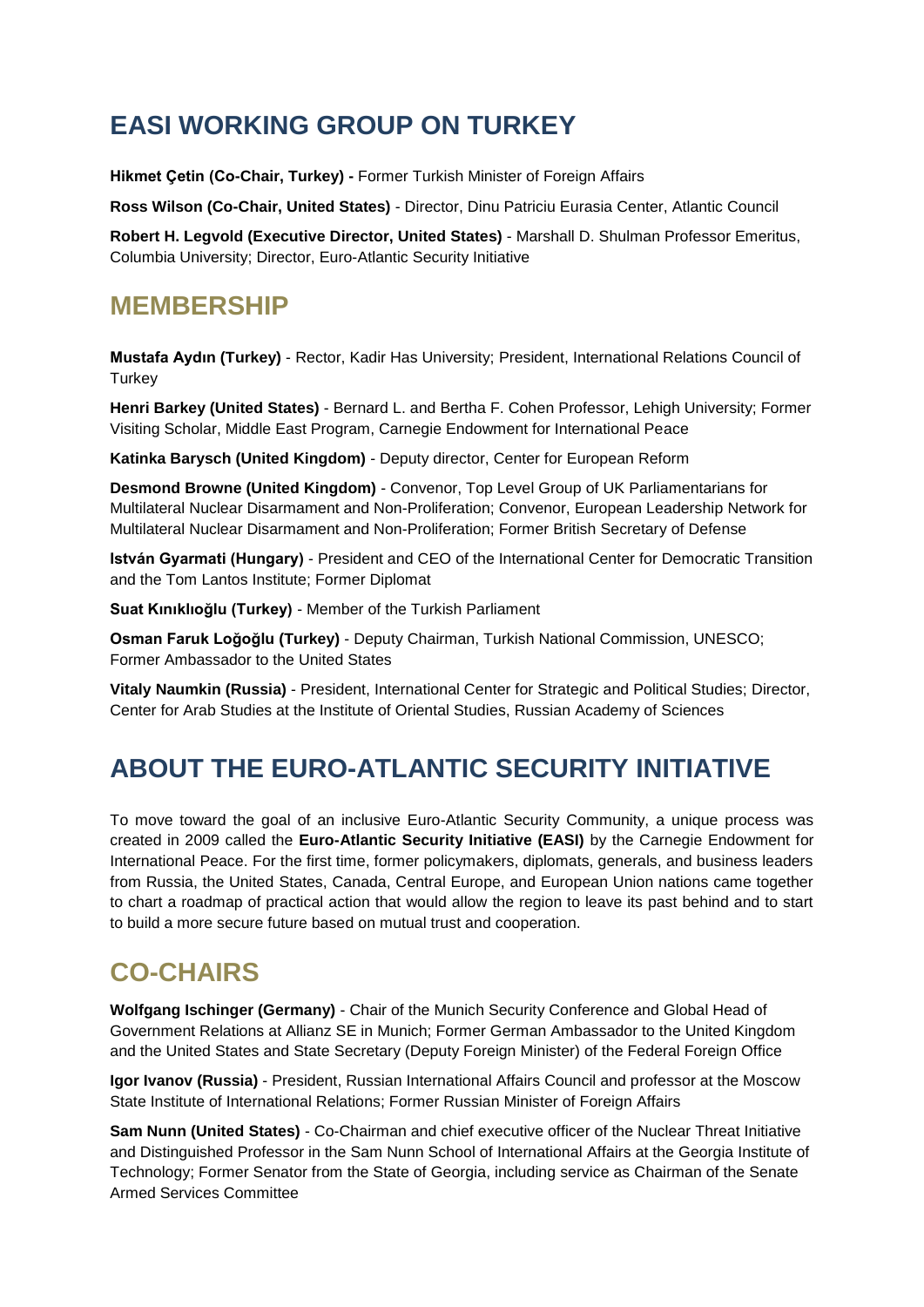#### **DIRECTOR**

**Robert H. Legvold (United States)** - Marshall D. Shulman Professor Emeritus, Columbia University

#### **MEMBERS OF THE COMMISSION**

**Charles Boyd (United States)** - Starr Distinguished National Security Fellow, Center for the National Interest; Retired General and Former Deputy Commander in Chief, U.S. Forces in Europe

**Desmond Browne (United Kingdom)** - Convenor, Top Level Group of UK Parliamentarians for Multilateral Nuclear Disarmament and Non-Proliferation; Convenor, European Leadership Network for Multilateral Nuclear Disarmament and Non-Proliferation; Former British Secretary of Defense

**Hikmet Çetin (Turkey)** - Former Turkish Minister of Foreign Affairs

**Oleksandr Chalyi (Ukraine)** - Ambassador Extraordinary and Plenipotentiary of Ukraine; Former First Deputy Foreign Minister of Ukraine

**Alexander Dynkin (Russia)** - Director, Institute of World Economy and International Relations

**Viktor Esin (Russia)** - Former Chief of Staff, Strategic Rocket Forces

**Herman Gref (Russia)** - President and Chairman of the Board, Sberbank. Former Russian Minister of Economic Development and Trade.

**István Gyarmati (Hungary)** - President and CEO of the International Center for Democratic Transition and the Tom Lantos Institute; Former Diplomat

**Stephen Hadley (United States)** - Senior Adviser for International Affairs, United States Institute of Peace; Former National Security Adviser

**Tedo Japaridze (Georgia)** - Director of the Center for Energy and Environmental Security, Azerbaijan Diplomatic Academy. Former Georgian Minister of Foreign Affairs

**Donald J. Johnston (Canada)** - Former Secretary-General of the Organization for Economic Cooperation and Development

**Catherine Kelleher (United States)** - Senior Fellow, Watson Institute for International Studies, Brown University, and Professor, School of Public Policy, University of Maryland; Former U.S. Deputy Assistant Secretary of Defense for Russia, Ukraine, Eurasia and Representative of the Secretary of Defense to NATO

**John Kerr (United Kingdom) -** Deputy Chair, Royal Dutch Shell PLC; Former Diplomat

**John C. Kornblum (United States)** - Senior counsel, Nörr Stiefenhofer Lutz, Berlin; Former Chair, Lazard and Company, Germany; Former Ambassador to Germany and Special Envoy for the Dayton Peace Agreement

**Jacques Lanxade (France)** - Chairman, Académie de Marine, and President, Mediterranean Foundation for Strategic Research; Former Chief of the Defense Staff of the Armed Forces of France

**Vladimir Lukin (Russia) -** Human Rights Ombudsman of the Russian President; Former Ambassador to Washington

**Klaus Mangold (Germany) -** Chairman, Supervisory Board of Rothschild GmbH (Frankfurt); Former Member of the board, DaimlerChrysler AG

**Richard Matzke (United States)** - President, NESW Solutions; Retired Vice-Chairman, Chevron Corporation

**René Nyberg (Finland)** - CEO, East Office of Finnish Industries; Former Ambassador